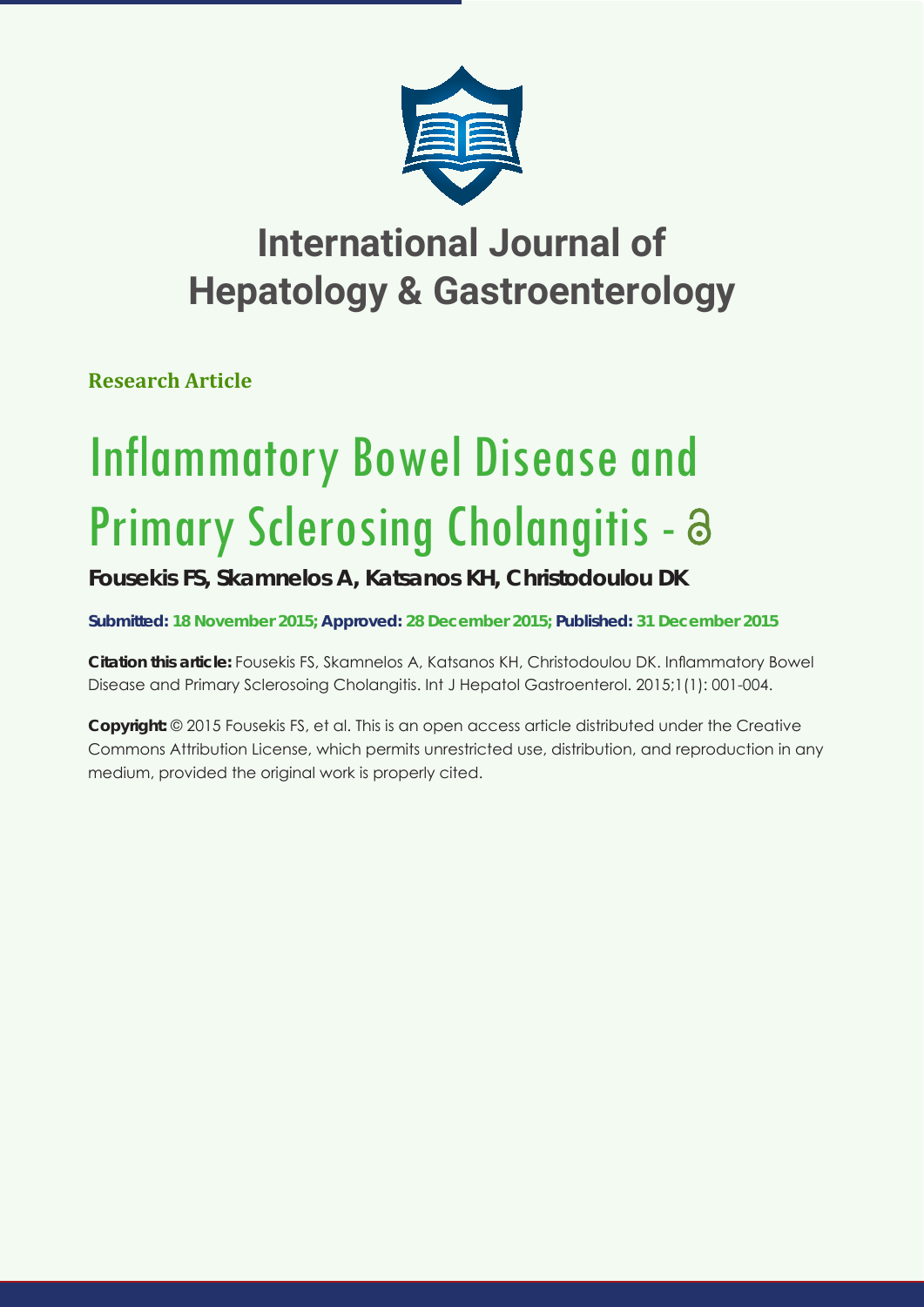## **SeiRes** ture

#### **ABSTRACT**

Primary sclerosing cholangitis (PSC) and inflammatory bowel disease are strongly related, as 71% of patients with PSC have ulcerative colitis (UC) and it seems that both diseases have shared genetic factors. IBD-PSC has different characteristics than IBD only. In patients with UC and PSC, the more common form of disease is pancolitis, and in Crohn's disease patients with PSC is colitis. Also, IBD with concomitant PSC is less active and occurs at an earlier age. PSC is an additional risk factor for colorectal neoplasia in IBD patients and IBD increases the risk of developing gallbladder cancer and cholangiocarcinoma in PSC.

#### **INTRODUCTION**

Primary sclerosing cholangitis (PSC) is a chronic progressive unknown etiology cholestatic liver disease and causes fibroesclerotic stenoses and destructions of intra- and extra-hepatic bile ducts. It can lead to several serious complications and can require liver transplantation. PSC is strongly associated with inflammatory bowel disease (IBD) and especially ulcerative colitis (UC) and less often with Crohn's disease (CD).

#### **EPIDEMIOLOGY**

In the Caucasian population, it is estimated that approximately 4% of patients with ulcerative colitis may develop PSC [1] and three quarters of patients with PSC have UC [2]. However, the prevalence of PSC varies among nations. For example, the prevalence of PSC in Korean and in Turks patients with UC is markedly lower, 1.1% and 2.6% respectively [3, 4]. It seems that the association between PSC and IBD is depending on geographical location, with stronger association in Europe and America, and weaker association in Japan [5]. PSC occurs with a 2:1 male predominance [6]. Sano et al. demonstrated association between gender and age distribution of PSC in patients with IBD. The age distribution had two peaks. Male PSC-IBD patients made the first peak in their 20s and the female PSC-IBD patients made the second peak in their 50s and 60s [3]. Furthermore, early onset of UC is associated with high incidence of PSC [7].In CD patients with concomitant PSC, female is the predominant gender and small duct PSC is more common among CD patients (22% of PSC-CD patients vs 6% of PSC-UC patients) [8]. Familial occurrence of PSC and UC and especially the coexistence both diseases in twins show that genetic factors play a role for the development of PSC and UC and there are mutual responsible genes between both diseases [9, 10]. Bergquist et al. described increased risk of PSC and UC in first-degree relatives of patients with PSC [11].

#### **CHARACTERISTICS OF IBD IN PATIENTS WITH PSC**

It seems that inflammatory bowel disease with concomitant primary sclerosing cholangitis is a unique form and differs from IBD without PSC. The differences include the clinical course of IBD, the age diagnosis, localization and severity of IBD. In a case-control study, Joo M. et al compared UC patients with PSC and UC patients without PSC. In this study, UC-PSC patients presented at an earlier age (24.5 years vs 33.8 years), had a higher prevalence rate of pancolitis (85% vs 45%), ileitis (35.7% vs 26.9%) and pouchitis (42.8% vs 26.6%)

*Cite this Article: Fousekis FS, Skamnelos A, Katsanos KH, Christodoulou DK. Inflammatory Bowel Disease and Primary Sclerosing Cholangitis. Int J Hepatol Gastroenterol. 2015;1(1): 001-004.*

and lower grade of inflammation (a five-point grading system was used, 2.09 +/-0.085 vs 2.59 +/-0.92). So, UC-PSC patients had more extensive but less active disease [12]. Also in another study, Loftus et al. report higher prevalence of rectal sparing and backwash ileitis in UC-PSC patients compared to patients with UC only, 52% and 51% vs 6% and 7% respectively [13]. On the other hand, the most common localization of Crohn's disease-PSC is colitis and followed by ileocolitis. The rate of isolated ileitis in CD-PSC patients is less frequent compared with patients with CD only (6% vs 31%)[8, 14]. Concerning colonic disease activity, Lundqvist et al. report differences in UC activity among UC patients with and without PSC. Patients with UC and PSC receive treatment with systemic and local corticosteroids and hospitalized due to colonic activity less frequently than patients with UC only [15]. It seems that there is an association between progression of PSC and clinical course and type of IBD. Marelli et al studied how the severity of PSC influences the clinical course and treatment of UC. For this reason, they compared UC-PSC patients who underwent or no liver transplantation. The study showed that PSC requiring liver transplantation was associated with a milder activity of UC, less frequently use of steroids and azathioprine, less surgery and reduced incidence of colorectal neoplasia [16]. However, the clinical course of UC changes after liver transplantation and UC become more aggressive. Also, de novo UC development can occur after liver transplantation [17]. Conversely, PSC needing liver transplantation does not influence the clinical course of CD [18]. In addition, there is a correlation between the type of IBD and the course of PSC. Patients with CD and PSC have a milder liver disease than patients with UC and PSC. Perhaps, it happens because small-duct PSC ismorecommoninCDpatients[19].

#### **COLORECTAL NEOPLASIA**

Patients with UC and patients with CD colitis are at increased risk for colorectal cancer (CRC). For this reason, it recommends interval surveillance colonoscopy [20]. According to the literature, it seems that PSC increases the risk for CRC in patients with UC or with Crohn's disease colitis (CC), although the data for PSC and CC are still unclear [21]. Colon cancer surveillance guidelines for IBD-PSC patients recommend annual colonoscopy after the diagnosis of PSC [20]. A meta-analysis showed that the patients with UC and PSC have a higher risk for the development of CRC compared with patients with UC only; OR= 4.79 (95% CI: 3.58-6.41) [22]. Also, the proximal part of the colon in patients with UC and PSC has a higher risk for CRC compared with the rest part of the colon [13]. About the association between CD with PSC and colorectal neoplasia, the studies are conflicting. A case-control cohort study showed that CC patients with concomitant PSC and patients with CC only have the similar risk of developing colon neoplasia. Furthermore, all cases with colon neoplasia and concurrent PSC occurred in the right colon [23]. However, another study showed that PSC is a risk factor for the development of colorectal neoplasia in CD patients; OR 6.78, 95% CI  $(1.65-27.9)$  P=0.16 [24]. Thacherray et al found that the rate of developing colon neoplasms within 2 years of diagnosis of IBD and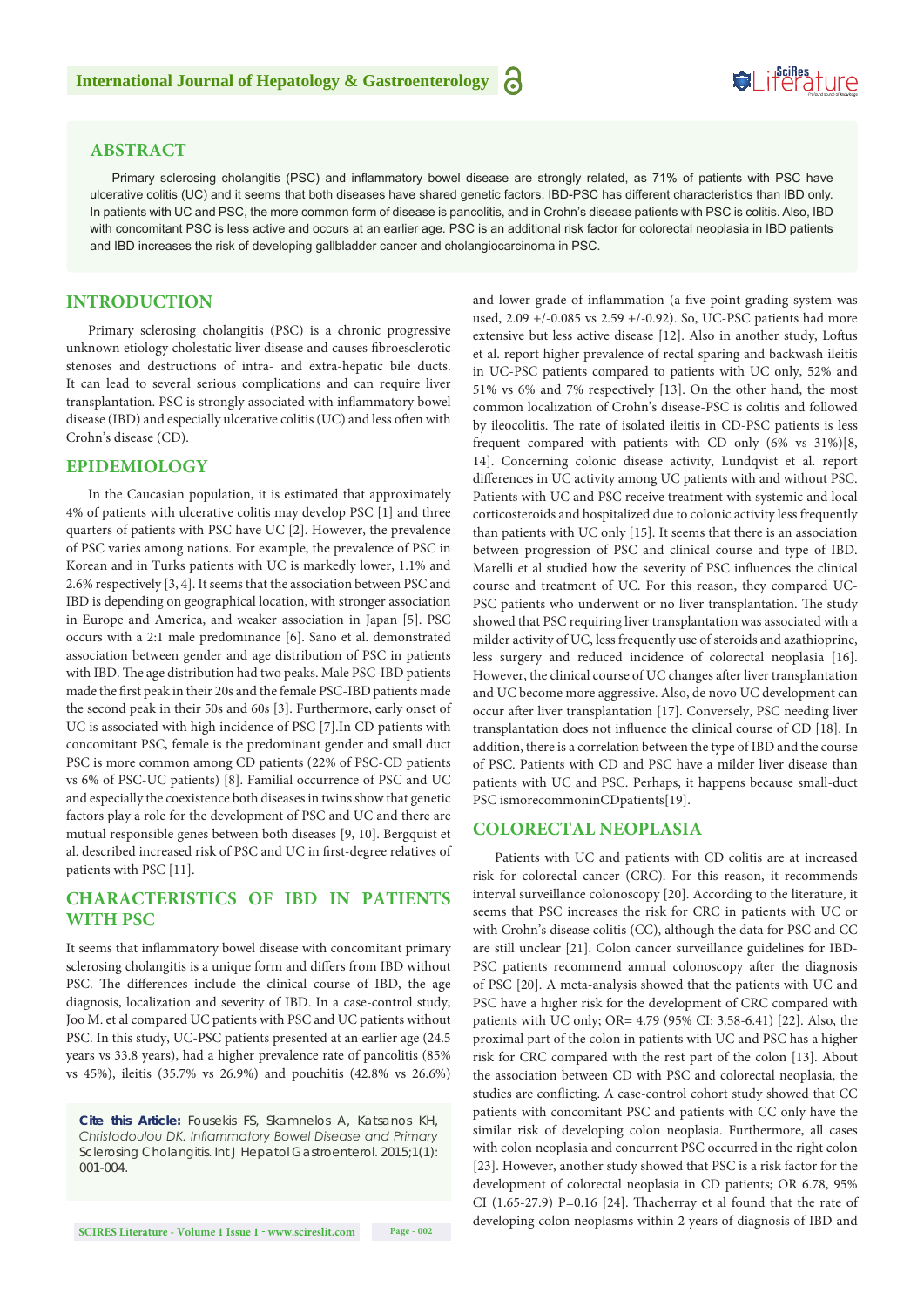#### **International Journal of Hepatology & Gastroenterology**

PSC is similar to the rate after 8 to 10 years from diagnosis of IBD and PSC. This study justifies the colon cancer surveillance guidelines of beginning colonoscopy after PSC and IBD diagnosis [25]. Because colon cancer in patients with UC and PSC is more common in the proximal colon where concentrations of secondary bile acids are highest, the chemo preventive role of ursodeoxycholic acid (UDCA) was investigated. The results are unclear and contradictory. For example in a multicenter randomized placebo-control trial, Eaton et al examined the effects high dose UDCA (28-30mg/kg/day) on the development of colorectal neoplasia in PSC-UC patients. Patients who received UDCA have a higher risk of developing colorectal neoplasia compared with those who received placebo; HR 4.44, 95% CI 1.3-20.1, P=0.02 [26]. On the other hand, in another randomized placebo-control trial, UDCA therapy decreases the risk of developing colorectal neoplasia; OR 0.26, 95% CI, 0.06-0.92, P=0.034 [27]. In a retrospective cohort study, UC patients with concurrent PSC who received UDCA or not have the similar risk of developing cancer or dysplasia; OR=0.59, 95% CI 0.26-1.36 [28].

#### **GALLBLADDER CANCER AND CHOLANGIO-CARCINOMA**

A serious complication of primary sclerosing cholangitis is the development of carcinomas from bile ducts [29] and gallbladder [30]. The data on the role of IBD as an additional risk factor are still scant. In a prospective study, Rudolph et al described that in PSC patients with dominant bile duct stenosis, IBD is associated with increase of cholangiocarcinoma and gallbladder cancer but not in PSC patients without dominant stenosis [31]. However, Jance et al found that IBD irrespective of dominant bile duct stenosis increases the risk of developing biliary tree carcinoma in PSC [32]. Notably, cholangiocarcinoma occurred to a 17 years old with PSC and IBD [33].

#### **CONCLUSION**

IBD and especially UC are closely associated with PSC. It seems that both diseases interact. IBD with PSC has earlier age diagnosis, milder active disease and different localization compared with IBD only. Also, there is dramatic increase in the risk of developing CRC and the clinical course of PSC affects the clinical course of IBD. On the other hand, IBD increases the risk for development of carcinoma from biliary tree. Therefore, IBD patients with PSC require different monitoring and perhaps treatment than patients with IBD only. In the future, more studies should be made on this subgroup of IBD patients.

#### **REFERENCES**

- 1. [Olsson R, Danielsson A, Järnerot G, Lindström E, Lööf L, et al. Prevalence of](http://www.ncbi.nlm.nih.gov/pubmed/2013375)  [primary sclerosing cholangitis in patients with ulcerative colitis. See comment](http://www.ncbi.nlm.nih.gov/pubmed/2013375)  [in PubMed Commons below Gastroenterology. 1991; 100: 1319-1323.](http://www.ncbi.nlm.nih.gov/pubmed/2013375)
- 2. [Wiesner RH, Grambsch PM, Dickson ER, Ludwig J, MacCarty RL, et al.](http://www.ncbi.nlm.nih.gov/pubmed/2777204)  [Primary sclerosing cholangitis: natural history, prognostic factors and survival](http://www.ncbi.nlm.nih.gov/pubmed/2777204)  [analysis. See comment in PubMed Commons below Hepatology. 1989; 10:](http://www.ncbi.nlm.nih.gov/pubmed/2777204)  [430-436.](http://www.ncbi.nlm.nih.gov/pubmed/2777204)

*Cite this Article: Fousekis FS, Skamnelos A, Katsanos KH, Christodoulou DK. Inflammatory Bowel Disease and Primary Sclerosing Cholangitis. Int J Hepatol Gastroenterol. 2015;1(1): 001-004.*

- 3. [Sano H, Nakazawa T, Ando T, Hayashi K, Naitoh I, et al. Clinical characteristics](http://www.ncbi.nlm.nih.gov/pubmed/20740366)  [of inflammatory bowel disease associated with primary sclerosing cholangitis.](http://www.ncbi.nlm.nih.gov/pubmed/20740366)  [See comment in PubMed Commons below J Hepatobiliary Pancreat Sci.](http://www.ncbi.nlm.nih.gov/pubmed/20740366)  [2011; 18: 154-161.](http://www.ncbi.nlm.nih.gov/pubmed/20740366)
- 4. [Parlak E, Kosar Y, Ulker A, Dagli U, Alkim C, et al. Primary sclerosing](http://www.ncbi.nlm.nih.gov/pubmed/11588543)  [cholangitis in patients with inflammatory bowel disease in Turkey. See](http://www.ncbi.nlm.nih.gov/pubmed/11588543)  [comment in PubMed Commons below J Clin Gastroenterol. 2001; 33: 299-](http://www.ncbi.nlm.nih.gov/pubmed/11588543) [301.](http://www.ncbi.nlm.nih.gov/pubmed/11588543)
- 5. [Shorbagi A, Bayraktar Y. Primary sclerosing cholangitis--what is the difference](http://www.ncbi.nlm.nih.gov/pubmed/18609680)  [between east and west? See comment in PubMed Commons below World J](http://www.ncbi.nlm.nih.gov/pubmed/18609680)  [Gastroenterol. 2008; 14: 3974-3981.](http://www.ncbi.nlm.nih.gov/pubmed/18609680)
- 6. [Molodecky NA, Kareemi H, Parab R, Barkema HW, Quan H, et al. Incidence](http://www.ncbi.nlm.nih.gov/pubmed/21351115)  [of primary sclerosing cholangitis: a systematic review and meta-analysis. See](http://www.ncbi.nlm.nih.gov/pubmed/21351115)  [comment in PubMed Commons below Hepatology. 2011; 53: 1590-1599.](http://www.ncbi.nlm.nih.gov/pubmed/21351115)
- 7. Lindberg J. Early onset of ulcerative colitis: long-term follow-up with special reference to colorectal cancer and primary sclerosing cholangitis. J Pediatr Gastroenterol Nutr, 2008. 46(5): p. 534-8.
- 8. Halliday JS, Diordievic J, Lust M, Culver EL, Braden B, et al, A unique clinical [phenotype of primary sclerosing cholangitis associated with Crohn's disease.](http://www.ncbi.nlm.nih.gov/pubmed/22325171)  [See comment in PubMed Commons below J Crohns Colitis. 2012; 6: 174-](http://www.ncbi.nlm.nih.gov/pubmed/22325171) [181.](http://www.ncbi.nlm.nih.gov/pubmed/22325171)
- 9. Habior A, Rawa T, OrÅ, owska J, Sankowska M, et al. Association of primary sclerosing cholangitis, ulcerative colitis and coeliac disease in female [siblings. See comment in PubMed Commons below Eur J Gastroenterol](http://www.ncbi.nlm.nih.gov/pubmed/12169991)  [Hepatol. 2002; 14: 787-791.](http://www.ncbi.nlm.nih.gov/pubmed/12169991)
- 10. [Quigley EM, LaRusso NF, Ludwig J, MacSween RN, Birnie GG, et al. Familial](http://www.ncbi.nlm.nih.gov/pubmed/6618106)  [occurrence of primary sclerosing cholangitis and ulcerative colitis. See](http://www.ncbi.nlm.nih.gov/pubmed/6618106)  [comment in PubMed Commons below Gastroenterology. 1983; 85: 1160-](http://www.ncbi.nlm.nih.gov/pubmed/6618106) [1165.](http://www.ncbi.nlm.nih.gov/pubmed/6618106)
- 11. [Bergquist A, Montgomery SM, Bahmanyar S, Olsson R, Danielsson A, et al.](http://www.ncbi.nlm.nih.gov/pubmed/18674735)  [Increased risk of primary sclerosing cholangitis and ulcerative colitis in first](http://www.ncbi.nlm.nih.gov/pubmed/18674735)[degree relatives of patients with primary sclerosing cholangitis. See comment](http://www.ncbi.nlm.nih.gov/pubmed/18674735)  [in PubMed Commons below Clin Gastroenterol Hepatol. 2008; 6: 939-943.](http://www.ncbi.nlm.nih.gov/pubmed/18674735)
- 12. [Joo M, Abreu-e-Lima P, Farraye F, Smith T, Swaroop P, et al. Pathologic](http://www.ncbi.nlm.nih.gov/pubmed/19295408)  [features of ulcerative colitis in patients with primary sclerosing cholangitis:](http://www.ncbi.nlm.nih.gov/pubmed/19295408)  [a case-control study. See comment in PubMed Commons below Am J Surg](http://www.ncbi.nlm.nih.gov/pubmed/19295408)  [Pathol. 2009; 33: 854-862.](http://www.ncbi.nlm.nih.gov/pubmed/19295408)
- 13. [Loftus EV, Harewood GC, Loftus CG, Tremaine WJ, Harmsen WS, et al.](http://www.ncbi.nlm.nih.gov/pubmed/15591511)  [PSC-IBD: a unique form of inflammatory bowel disease associated with](http://www.ncbi.nlm.nih.gov/pubmed/15591511)  [primary sclerosing cholangitis. See comment in PubMed Commons below](http://www.ncbi.nlm.nih.gov/pubmed/15591511)  [Gut. 2005; 54: 91-96.](http://www.ncbi.nlm.nih.gov/pubmed/15591511)
- 14. [de Vries AB, Janse M, Blokzijl H, Weersma RK. Distinctive inflammatory](http://www.ncbi.nlm.nih.gov/pubmed/25684965)  [bowel disease phenotype in primary sclerosing cholangitis. See comment in](http://www.ncbi.nlm.nih.gov/pubmed/25684965)  [PubMed Commons below World J Gastroenterol. 2015; 21: 1956-1971.](http://www.ncbi.nlm.nih.gov/pubmed/25684965)
- 15. Lundqvist K. and U. Broome, Differences in colonic disease activity in patients with ulcerative colitis with and without primary sclerosing cholangitis: a case control study. Dis Colon Rectum, 1997. 40(4): p. 451-6.
- 16. [Rust C, Brand S. PSC: Protect and serve with colitis: does it help the liver to](http://www.ncbi.nlm.nih.gov/pubmed/21561875)  [have severe ulcerative colitis? See comment in PubMed Commons below](http://www.ncbi.nlm.nih.gov/pubmed/21561875)  [Gut. 2011; 60: 1165-1166.](http://www.ncbi.nlm.nih.gov/pubmed/21561875)
- 17. Papatheodoridis GV. Ulcerative colitis has an aggressive course after orthotopic liver transplantation for primary sclerosing cholangitis. Gut, 1998. 43(5): p. 639-44.
- 18. [Navaneethan U, G K Venkatesh P, Lashner BA, Lopez R, Kiran RP, et](http://www.ncbi.nlm.nih.gov/pubmed/22398102)  [al. Severity of primary sclerosing cholangitis and its impact on the clinical](http://www.ncbi.nlm.nih.gov/pubmed/22398102)  [outcome of Crohn's disease. See comment in PubMed Commons below J](http://www.ncbi.nlm.nih.gov/pubmed/22398102)  [Crohns Colitis. 2012; 6: 674-680.](http://www.ncbi.nlm.nih.gov/pubmed/22398102)
- 19. [Rasmussen HH, Fallingborg JF, Mortensen PB, Vyberg M, Tage-Jensen U,](http://www.ncbi.nlm.nih.gov/pubmed/9200295)  [et al. Hepatobiliary dysfunction and primary sclerosing cholangitis in patients](http://www.ncbi.nlm.nih.gov/pubmed/9200295)  [with Crohn's disease. See comment in PubMed Commons below Scand J](http://www.ncbi.nlm.nih.gov/pubmed/9200295)  [Gastroenterol. 1997; 32: 604-610.](http://www.ncbi.nlm.nih.gov/pubmed/9200295)
- 20. [Guagnozzi D, Lucendo AJ. Colorectal cancer surveillance in patients with](http://www.ncbi.nlm.nih.gov/pubmed/22523611)  [inflammatory bowel disease: What is new? See comment in PubMed](http://www.ncbi.nlm.nih.gov/pubmed/22523611)  [Commons below World J Gastrointest Endosc. 2012; 4: 108-116.](http://www.ncbi.nlm.nih.gov/pubmed/22523611)
- 21. Torres J. Review article: colorectal neoplasia in patients with primary sclerosing cholangitis and inflammatory bowel disease. Aliment Pharmacol Ther, 2011. 34(5): p. 497-508.

22. [Soetikno RM, Lin OS, Heidenreich PA, Young HS, Blackstone MO . Increased](http://www.ncbi.nlm.nih.gov/pubmed/12085034)